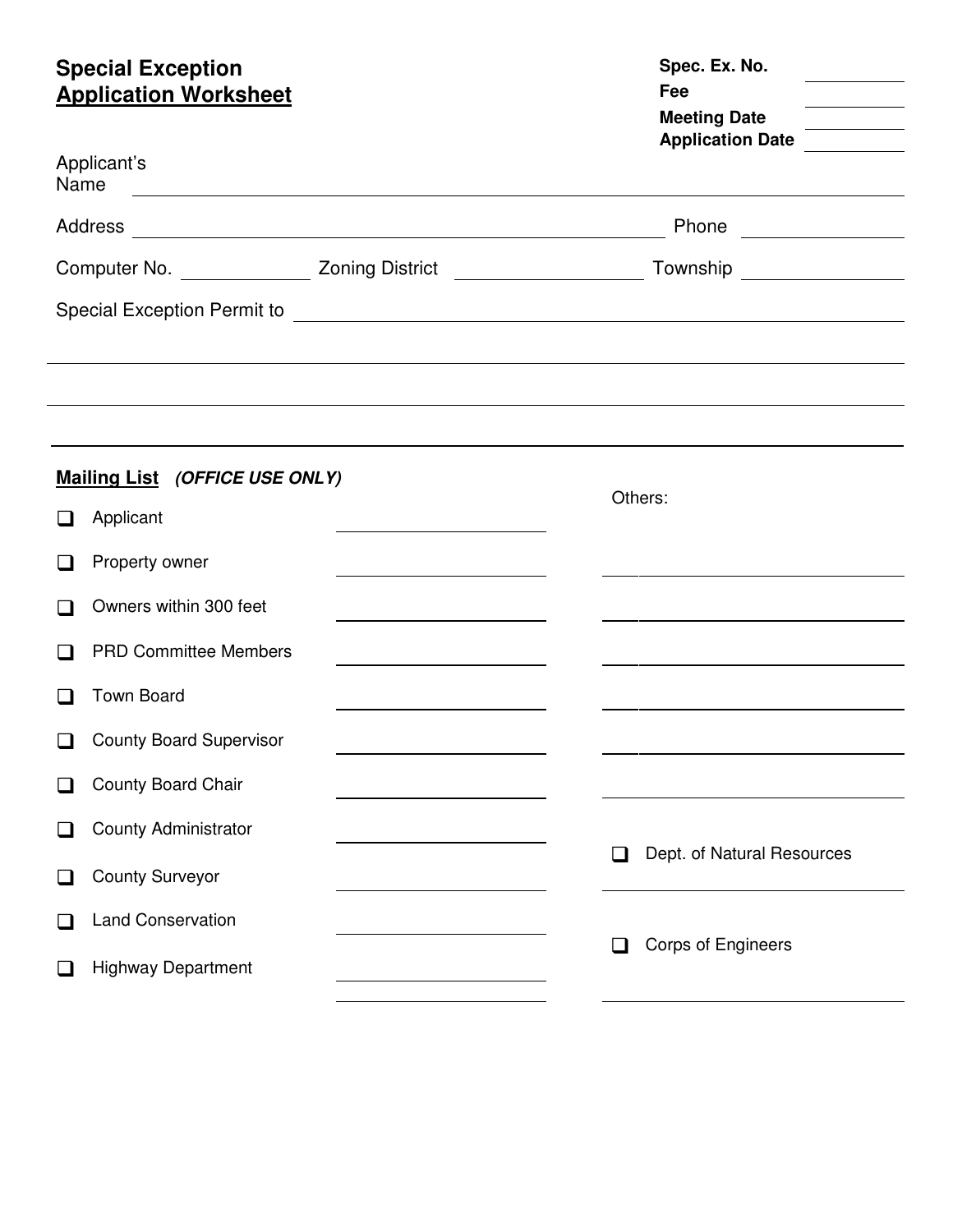#### **PUBLIC HEARING REQUIREMENTS**

### **FOR SPECIAL EXCEPTION PERMIT APPLICATIONS**

\_\_\_\_\_\_\_\_\_\_\_\_\_\_\_\_\_\_\_\_\_\_\_\_\_\_\_\_\_\_\_\_\_\_ \_\_\_\_\_\_\_\_\_\_\_\_\_\_\_\_\_\_\_\_\_\_\_\_\_\_ Application Deadline (12 Noon) Meeting Date at 6:00 PM County Board Room – Administrative Center

**ALL** applications must include:

- 1. A plan of the area showing surface contours, ordinary high water marks, ground water conditions, vegetative cover, and a legal description of the property;
- 2. Location of buildings, parking areas, traffic access, driveways, walkways, piers, open space and landscaping;
- 3. Plans of buildings, sewage disposal facilities, water supply systems and arrangement of operations;
- 4. Specifications for areas of proposed filling, grading, lagooning or dredging; proposed final contours and elevations;
- 5. Other pertinent information necessary to determine whether the proposal use meets the requirements of this ordinance.
- 6. A Filing Fee is required to complete the application.

#### **Incomplete applications will not be placed on the meeting agenda.**

A notice of the date and time of the hearing will be mailed to you, and a notice will be mailed to all property owners within 300 feet of your property. Notice of the hearing is sent to the appropriate Town Board. **It is important that you discuss your application with town representatives, as the Town Boards act in an advisory capacity to the Planning, Resources and Development Committee.** It is also important that you contact the local La Crosse office of the Department of Natural Resources, Water Regulation and Zoning Section.

Depending on the location of your property, notice of the public hearing may be sent to the County Highway Commissioner, the Wisconsin Department of Transportation, the County Land Conservation Department and the La Crosse Municipal Airport. The Department of Natural Resources receives notice of all applications for Special Exception Permits. **It is important that you contact the local DNR Office to discuss your project.** 

The undersigned, having filed an application for a Special Exception Permit, does hereby acknowledge that it is required that they or their personal representative attend the public hearing in this regard. Should an appearance not be made, or should insufficient information be presented, the application will not be considered by the Planning, Resources and Development Committee, and will be deferred and be placed on the agenda for the next public hearing. **The applicant will be required to pay to the County the additional expense that is incurred because of the postponement of the hearing.**

 $\overline{\phantom{a}}$  , and the contract of the contract of the contract of the contract of the contract of the contract of the contract of the contract of the contract of the contract of the contract of the contract of the contrac

Applicant Date **Date**